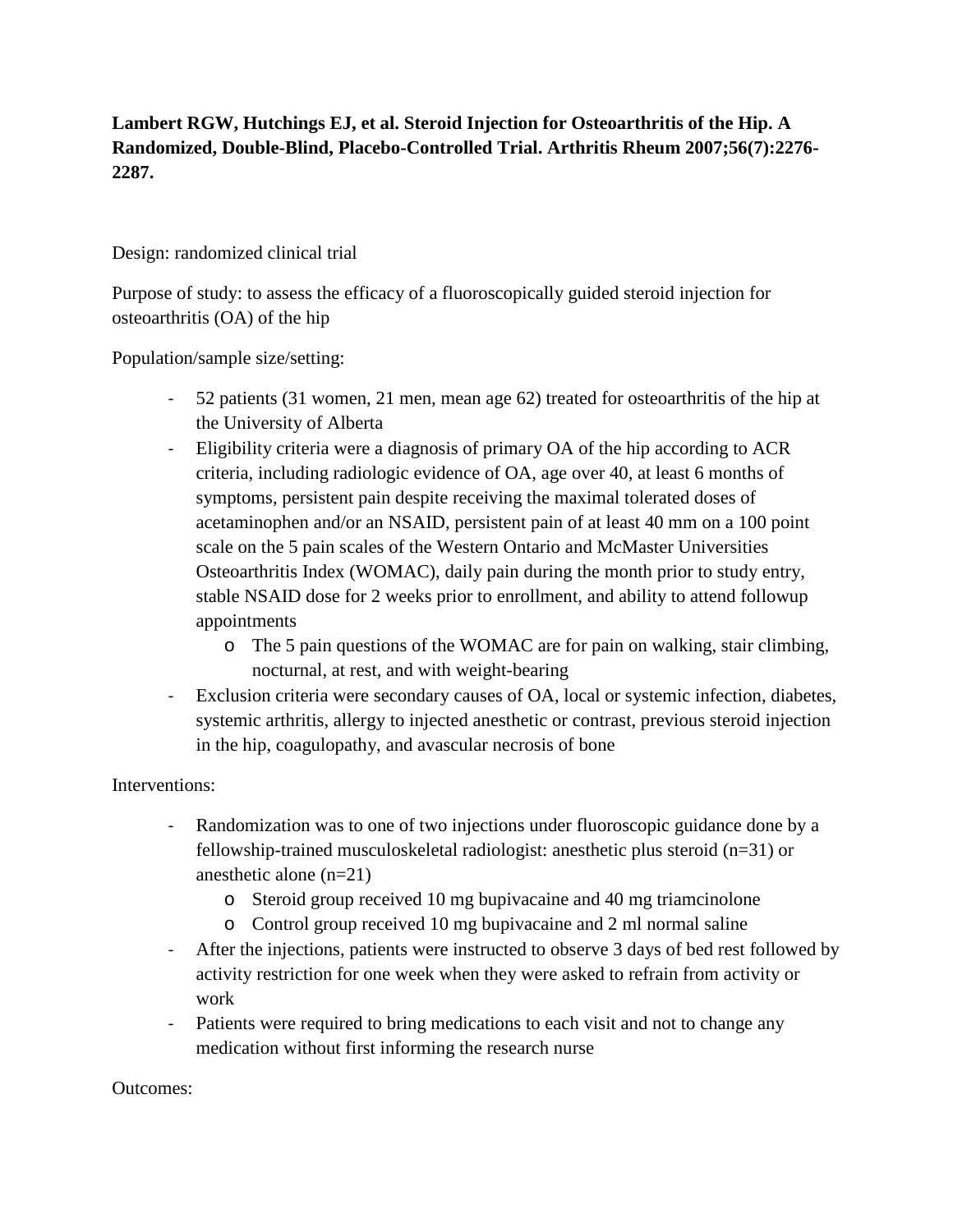- Followup evaluations were done at 1, 2, 3, and 6 months postinjection
- Primary outcome was set at 2 months postinjection and was defined as either having or not having a 20% decrease in the summed WOMAC pain scales (WOMAC20) a "responder" had at least a 20% decrease and a "nonresponder" did not have that decrease
	- o One secondary outcome was also derived from the WOMAC pain scales, but was defined as having or not having a 50% decrease in summed pain scores (WOMAC50)
- Other secondary outcomes were derived from WOMAC function and from quality of life scales
- At 2 months, 31 patients in the steroid group had WOMAC20 scores available, and 21 were responders while 10 were nonresponders
	- o At 2 months, 18 patients in the control group had WOMAC20 scores, and there were 5 responders and 13 nonresponders
- After the 2 month evaluation of the primary endpoint, 10 patients in the control group crossed over and received an open label steroid injection
	- o After the 2 month evaluation, there were also 7 patients in the steroid group who chose to have an open label injection of steroid
	- o The majority of patients who chose an open label steroid injection became WOMAC20 responders one month after the open label injection
- At 6 months, there were additional withdrawals from the study as patients who had open label injection of steroid and who had hip arthroplasties were removed from the analysis along with those who were simply lost to followup for unrelated reasons
	- o At the 6 month point, only 16 patients remained in the steroid group, of whom 6 were defined as responders and 10 as non-responders
	- o At the same time point, only 3 patients were still in the control group, of whom 1 was a responder and 2 were nonresponders
- Treatment was well-tolerated, and no withdrawals occurred because of adverse effects

Authors' conclusions:

- In patients receiving an intraarticular injection of local anesthetic plus steroid into the hip, a more favorable outcome was seen than in patients who received local anesthetic alone, with significant gains from baseline to 2 months in pain, stiffness, and function
- There are potential technical difficulties in injecting a diseased hip joint, and there can be variation in patient response related to the degree of difficulty in the injection
- Steroids may be beneficial in protecting against cartilage fibrillation and osteophyte formatio, but the metabolic pathways have not been fully elucidated
- Weight-bearing joints should not be injected more than 4 times per year
- Steroid injection of the hip with OA can confer improvement lasting up to 3 months